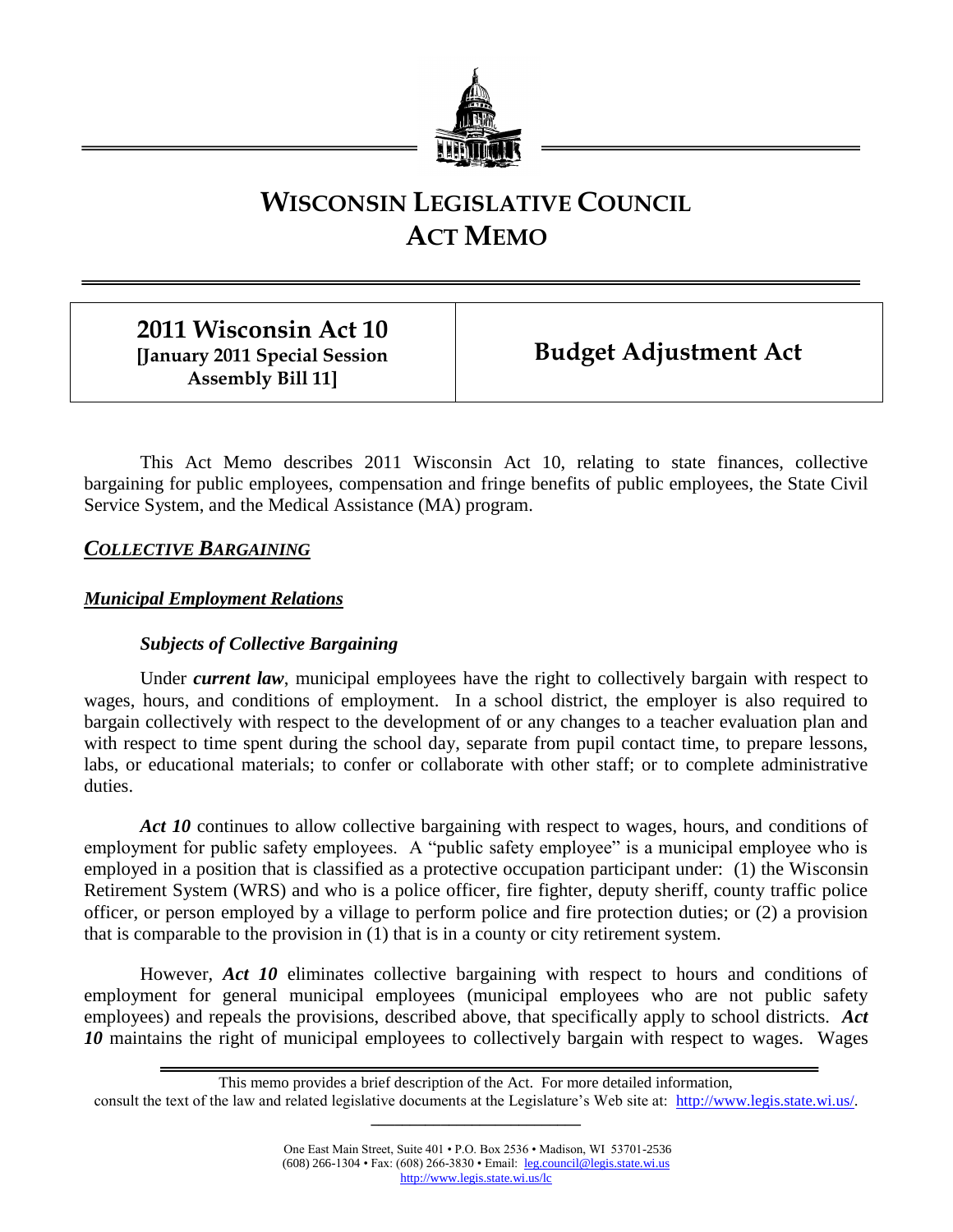include only total base wages and excludes any other compensation, including overtime, premium pay, merit pay, performance pay, supplemental compensation, pay schedules, and automatic pay progressions.

Under *Act 10*, a municipal employer may not bargain collectively with general municipal employees with respect to a proposal that does any of the following:

- If there is an increase in the consumer price index (CPI) change, provides for total base wages for authorized positions in the proposed collective bargaining agreement that exceeds the total base wages for authorized positions 180 days before the expiration of the previous collective bargaining agreement by a greater percentage than the CPI change.
- If there is a decrease in the CPI change, provides for total base wages for authorized positions in the proposed collective bargaining agreement that exceeds the total base wages for authorized positions 180 days before the expiration of the previous collective bargaining agreement decreased by a percentage of that expenditure that is equal to the decrease in the CPI change.

Act 10 defines "consumer price index change" as the average annual percentage chance in the CPI for all urban consumers, U.S. city average, as determined by the federal Department of Labor, for the 12 months immediately preceding the current date.

Further, *Act 10* provides that if a local governmental unit, defined as any city, village, town, county, metropolitan sewerage district, long-term care district, transit authority, local cultural arts district, or any other political subdivision of the state, or instrumentality of one or more political subdivisions of the state, wishes to increase the total base wages of its general municipal employees in an amount that exceeds the above limit, the governing body of the local governmental unit must adopt a resolution to that effect. The resolution must specify the amount by which the proposed total base wages increase will exceed the limit. The resolution may not take effect unless it is approved in a referendum, which must occur in November for collective bargaining agreements that begin the following January 1. The referendum results apply to the total base wages only in the next collective bargaining agreement. The referendum question is substantially as follows: "Shall the … [general municipal employees] in the ... [local governmental unit] receive a total increase in wages from \$ ... [current total base wages] to \$ … [proposed total base wages], which is a percentage wage increase that is … [x] percent higher than the percent of the consumer price index increase, for a total percentage increase in wages of … [x]?" The referendum requirement also applies to school districts, except that the referendum must occur in April for collective bargaining agreements that begin in July.

Act 10 requires that each local governmental unit that is collectively bargaining with its employees determine the maximum total base wages expenditure that is subject to collective bargaining, calculating the CPI change using the method used by the Department of Revenue (DOR). In addition, if a school board is collectively bargaining with school district employees, the school board must determine the maximum total base wages expenditure that is subject to collective bargaining, calculating the CPI change using the method used by DOR.

Lastly, *Act 10* provides that no local governmental unit or school board may collectively bargain with its employees, except as provided under the Municipal Employment Relations Act (MERA). On the effective date of the Act, if a local governmental unit has in effect an ordinance or resolution that is inconsistent with this prohibition, the ordinance or resolution does not apply and may not be enforced.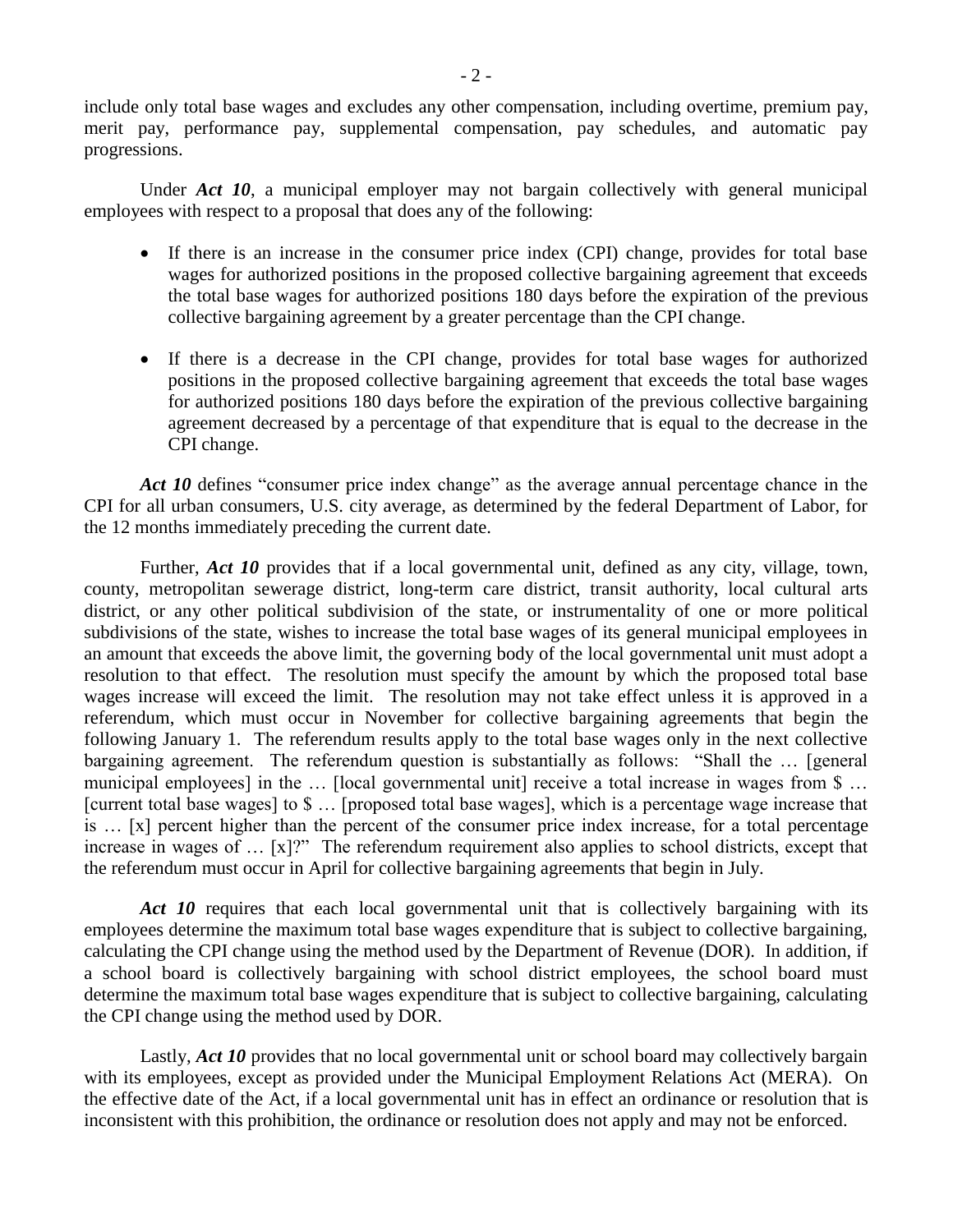- 3 -

#### *Collective Bargaining Unit*

Act 10 provides that a collective bargaining unit may not include both public safety employees and general municipal employees.

#### *Certification of Representative of Collective Bargaining Unit*

Under *current law*, a representative chosen by a *majority of the municipal employees voting* in a collective bargaining unit is the exclusive representative of all employees in the unit for the purpose of collective bargaining. The representative remains in place unless the representative is decertified in a method provided under current law.

*Act 10* provides that the Wisconsin Employment Relations Commission (WERC) must annually conduct an election to certify the representative of a collective bargaining unit that contains a general municipal employee. The election must occur no later than December 1 for a collective bargaining unit containing school district employees and no later than May 1 for a collective bargaining unit containing general municipal employees who are not school district employees. WERC must certify any representative that receives at least *51% of the votes of all of the general municipal employees* in the collective bargaining unit. If no representative receives at least 51% of the votes, at the expiration of the collective bargaining agreement, WERC must decertify the current representative and the general municipal employees will be nonrepresented. If a representative is decertified, the affected general municipal employees may not be included in a substantially similar collective bargaining unit for 12 months from the date of decertification.

Notwithstanding the above provision, *Act 10* provides that each collective bargaining unit containing general municipal employees must vote to certify or decertify its representative in April 2011.

#### *Labor Organization Dues*

Under *current law*, municipal employees may be required to pay labor organization dues in the manner provided in a fair-share agreement. A "fair-share agreement" is an agreement between a municipal employer and a labor organization under which all or any of the employees in the collective bargaining unit are required to pay their proportionate share of the cost of the collective bargaining process and contract administration measured by the amount of dues uniformly required of all members.

Act 10 eliminates fair-share agreements for general municipal employees but continues to allow fair-share agreements for public safety employees.

In addition, *Act 10* provides that a general municipal employee has the right to refrain from paying dues while remaining a member of a collective bargaining unit, except that a public safety employee may be required to pay dues in the manner provided in a fair-share agreement.

Under *current law*, it is a prohibited practice for a municipal employer to deduct dues from an employee's or supervisor's earnings, unless the employer has been presented with an individual order therefor, signed by the municipal employee personally, and terminable by at least the end of any year of its life or earlier by the municipal employee giving at least 30 days' written notice of such termination to the municipal employer and to the representative organization, except where there is a fair-share agreement in effect. *Act 10* limits this provision to public safety employees.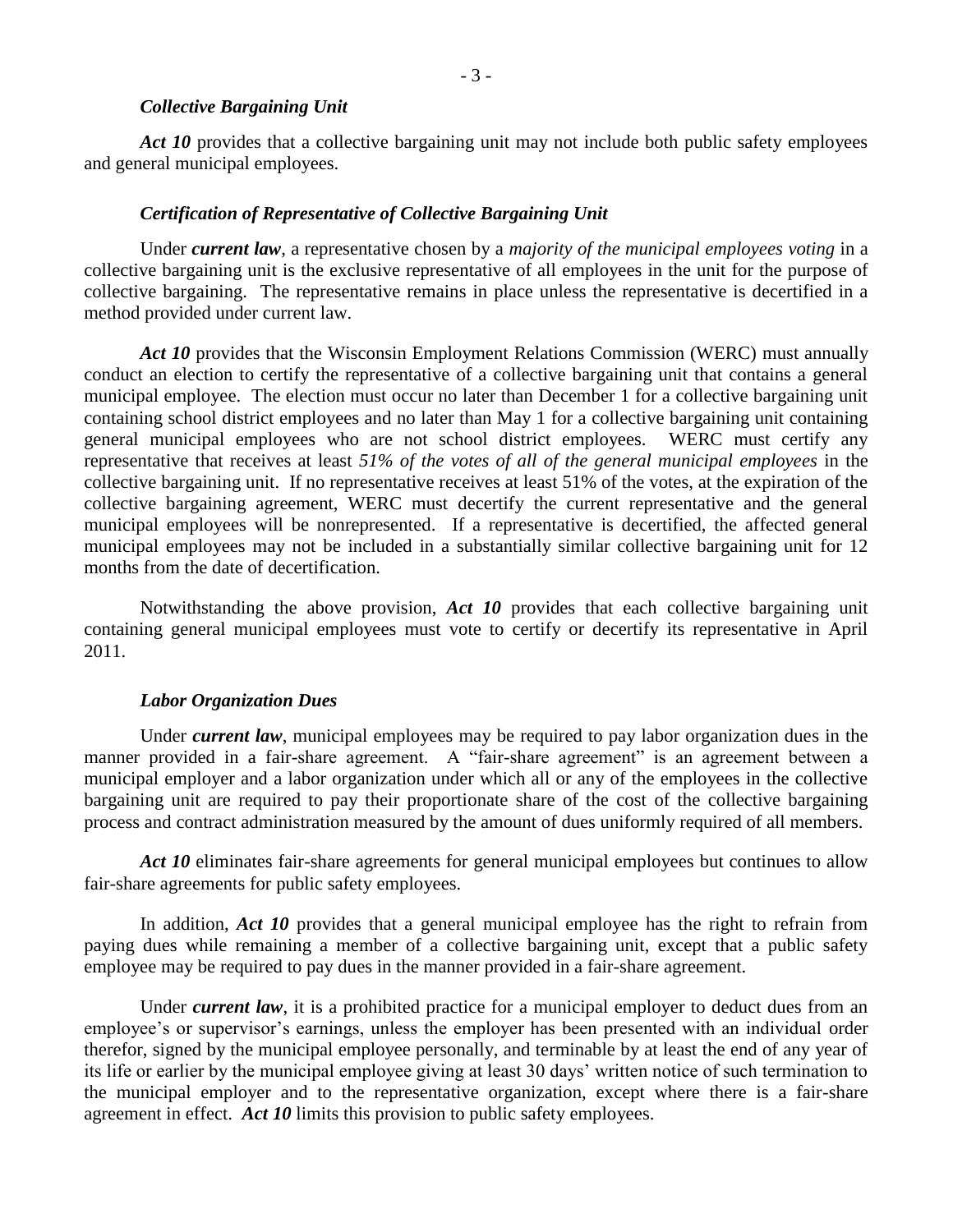Further, *Act 10* prohibits a municipal employer from deducting dues from the earnings of a general municipal employee or supervisor.

## *Term of Collective Bargaining Agreement*

Under *current law*, the term of a collective bargaining agreement covering municipal employees who are not school district employees may not exceed three years. The term of a collective bargaining agreement covering school district employees may not exceed four years.

Act 10 provides that every collective bargaining agreement covering general municipal employees must be for a term of one year and may not be extended. Further, *Act 10* provides that no collective bargaining agreement covering general municipal employees may be reopened for negotiations unless both parties agree to reopen the agreement.

#### *Settlement of Disputes*

*Current law* contains provisions relating to the settlement of disputes involving law enforcement and fire fighting personnel. *Act 10* specifies that these provisions apply to public safety employees.

In addition, *current law* contains the following provisions relating to the settlement of disputes involving general municipal employees:

- Mediation: WERC or its designee must function as mediator in labor disputes involving municipal employees upon request of one or both of the parties or upon initiation of WERC. The function of the mediator is to encourage voluntary settlement by the parties, and no mediator has the power of compulsion.
- Grievance arbitration: Parties to a dispute pertaining to the meaning or application of the terms of a written collective bargaining agreement may agree in writing to have WERC or any other appropriate agency serve as arbitrator or may designate any other competent, impartial, and disinterested person to so serve.
- Voluntary impasse resolution procedures: A municipal employer and labor organization may agree in writing to a dispute settlement procedure, including authorization for a strike by municipal employees or binding interest arbitration, which is acceptable to the parties for resolving an impasse over terms of a collective bargaining agreement.
- Interest arbitration: If a dispute relating to one or more issues has not been settled after a reasonable period of negotiation and after mediation by WERC and other settlement procedures, if any, established by the parties have been exhausted, and the parties are deadlocked with respect to any dispute between them over wages, hours, and conditions of employment to be included in a new collective bargaining agreement, either party or the parties jointly may petition WERC, in writing, to initiate compulsory, final, and binding arbitration.
- Factor given greatest weight: In making any decision under arbitration, except for any decision involving school district employees, the arbitrator or arbitration panel must consider and give the greatest weight to any state law or directive lawfully issued by a state legislative or administrative officer, body, or agency that places limitations on expenditures that may be made or revenues that may be collected by a municipal employer.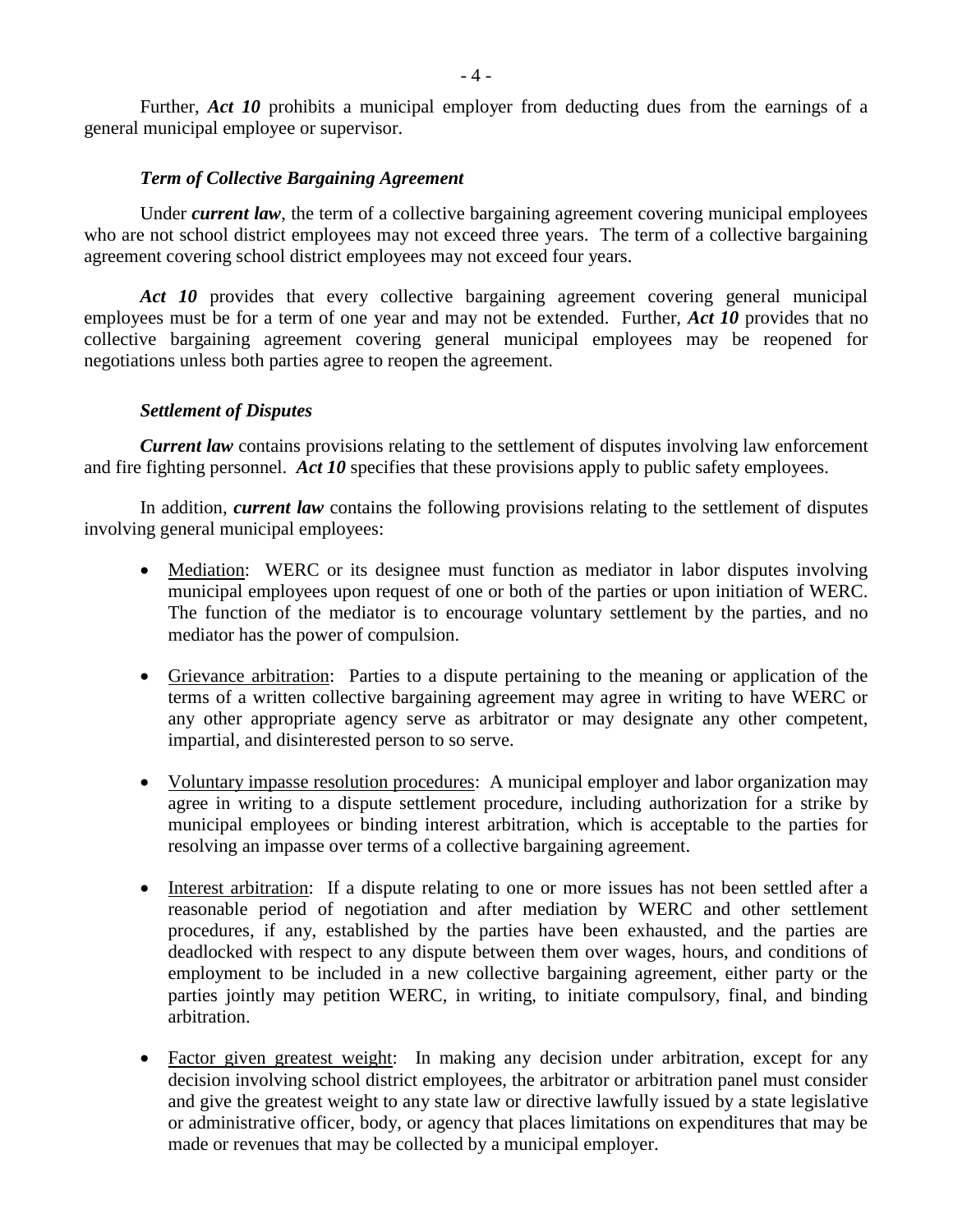- Factor given greater weight: In making any decision under arbitration, except for any decision involving school district employees, the arbitrator or arbitrator panel must consider and give greater weight to economic conditions in the jurisdiction of the municipal employer than to the factors described in the next bullet point.
- Other factors considered: In making any decision under arbitration, the arbitrator or arbitration panel must give weight to multiple factors, including the lawful authority of the municipal employer; stipulations of the parties; and interests and welfare of the public and the financial ability of the unit of government to meet the costs of any proposed settlement.

*Act 10* repeals the above provisions, *except* the provisions relating to mediation and grievance arbitration.

#### *Strikes*

Under *current law*, strikes by municipal employees or labor organizations are expressly prohibited, except under the following circumstances:

- A municipal employer and labor organization may agree in writing to a dispute settlement procedure, including authorization for a strike by municipal employees or binding interest arbitration, which is acceptable to the parties for resolving an impasse over terms of a collective bargaining agreement.
- Prior to an arbitration hearing, if both parties withdraw their final offers and mutually agreed upon modifications, the labor organization, after giving 10 days' advance notice, in writing, to the municipal employer and WERC, may strike.

Act 10 repeals these provisions and provides that strikes by municipal employees or labor organizations are expressly prohibited.

# *Declarations of Policy*

*Current law* provides that the public policy of the state as to labor disputes arising in municipal employment is to encourage voluntary settlement through the procedures of collective bargaining. Further, current law states that it is in the public interest that municipal employees so desiring be given an opportunity to bargain collectively with the municipal employer through a labor organization or other representatives of the employees' own choice, and, if such procedures fail, the parties should have available to them a fair, speedy, effective, and peaceful procedure for settlement.

In addition, *current law* provides that the Legislature recognizes that the municipal employer must exercise its powers and responsibilities to act for the government and good order of the jurisdiction which it serves, its commercial benefit, and the health, safety, and welfare of the public to assure orderly operations and functions within its jurisdiction, subject to those rights secured to municipal employees by the Wisconsin Constitution and U.S. Constitution and by MERA.

Act 10 repeals these provisions.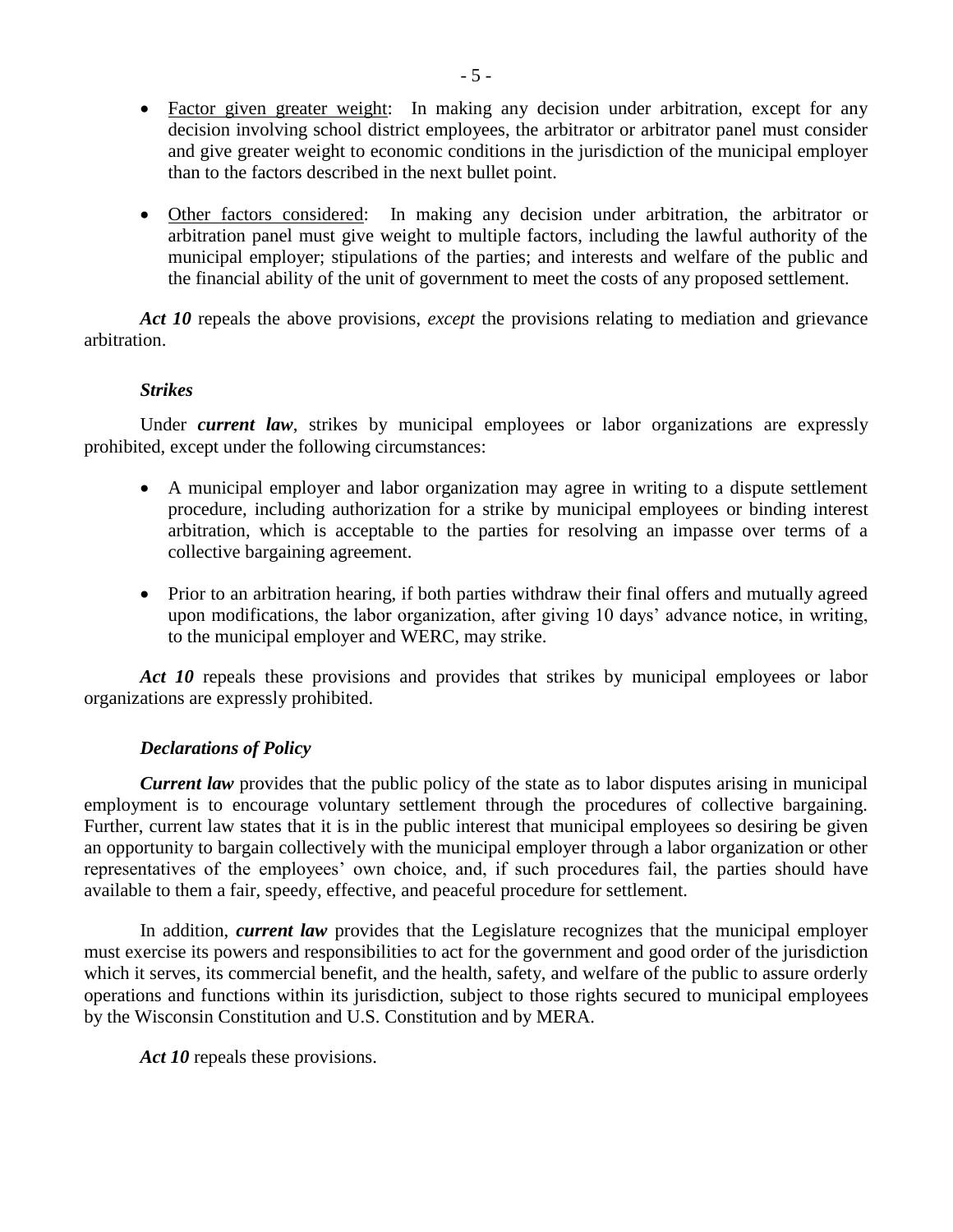#### *Termination of Collective Bargaining Agreements*

Act 10 provides that each collective bargaining unit containing general municipal employees who are subject to an extension of their collective bargaining agreement must have their agreement terminated as soon as legally possible.

## *State Employment Labor Relations*

#### *Covered Employees*

Act 10 adds research assistants of the University of Wisconsin (UW)-Madison, UW-Extension, UW-Milwaukee, UW-Eau Claire, UW-Green Bay, UW-La Crosse, UW-Oshkosh, UW-Parkside, UW-Platteville, UW-River Falls, UW-Stevens Point, UW-Stout, UW-Superior, and UW-Whitewater to the list of employees covered under the State Employment Labor Relations Act (SELRA).

#### *Subjects of Collective Bargaining*

Under *current law*, state employees generally have the right to collectively bargain with respect to wage rates, the assignment and reassignment of classifications to pay ranges, determination of an incumbent's pay status resulting from position reallocation or reclassification, and pay adjustments upon temporary assignment of classified employees to duties of a higher classification or downward reallocations of a classified employee's position; fringe benefits; and hours and conditions of employment. One exception to this requirement is that an employer is not required to bargain on matters related to employee occupancy of houses or other lodging provided by the state.

Act 10 continues to allow collective bargaining with respect to the above matters for public safety employees. A "public safety employee" is a member of the state traffic patrol or a state motor vehicle inspector. In addition, *Act 10* repeals the exception relating to employee occupancy of houses or other lodging.

However, *Act 10* eliminates collective bargaining with respect to the above matters for general employees (employees who are not public safety employees). Act 10 maintains the right of employees to collectively bargain with respect to wages. Wages include only total base wages and excludes any other compensation, including overtime, premium pay, merit pay, performance pay, supplemental compensation, pay schedules, and automatic pay progressions.

Under *Act 10*, the employer (State of Wisconsin) may not bargain collectively with general employees with respect to a proposal that does any of the following, unless the electors in a statewide referendum approve a total base wages increase that exceeds the total base wages expenditure described below:

- If there is an increase in the CPI change, provides for total base wages for authorized positions in the proposed collective bargaining agreement that exceeds the total base wages for authorized positions 180 days before the expiration of the previous collective bargaining agreement by a greater percentage than the CPI change.
- If there is a decrease in the CPI change, provides for total base wages for authorized positions in the proposed collective bargaining agreement that exceeds the total base wages for authorized positions 180 days before the expiration of the previous collective bargaining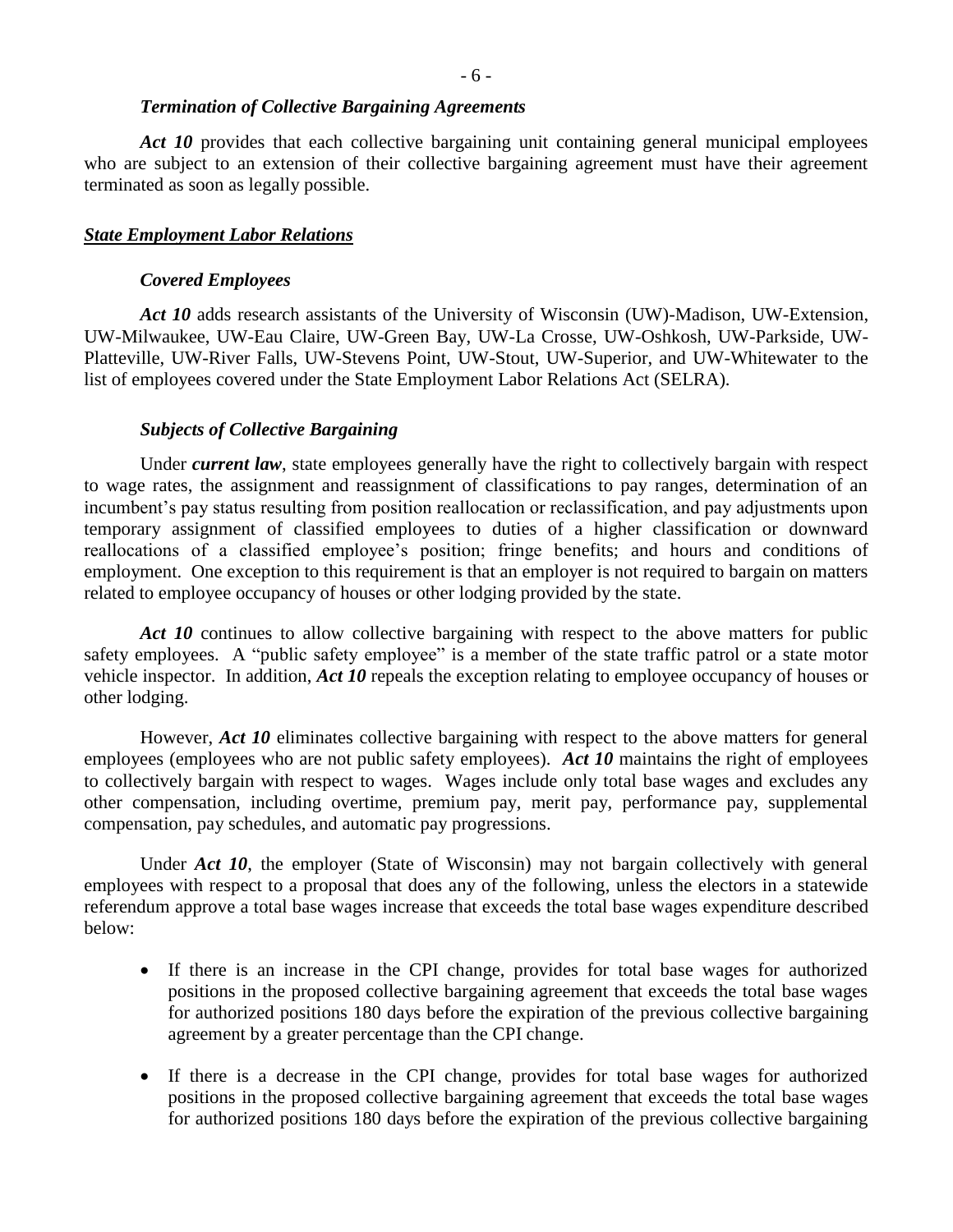agreement decreased by a percentage of that expenditure that is equal to the decrease in the CPI change.

Lastly, *Act 10* requires that WERC provide, upon request, to the employer or any representative of a collective bargaining unit containing a general employee, the CPI change during any 12-month period. The WERC may get the information from DOR. At the request of WERC, DOR must determine the CPI change, based on the 12 months immediately preceding the request from WERC.

#### *Collective Bargaining Unit*

Act 10 creates a statewide collective bargaining unit for public safety employees.

#### *Certification of Representative of Collective Bargaining Unit*

Under *current law*, a representative chosen by a *majority of the employees voting* in a collective bargaining unit is the exclusive representative of all employees in the unit for the purpose of collective bargaining. The representative remains in place unless the representative is decertified in a method provided under current law.

Act 10 provides that WERC must annually conduct an election, no later than December 1, to certify the representative of a collective bargaining unit that contains a general employee. The ballot must include the names of all labor organizations having an interest in representing the general employees participating in the election. WERC may exclude from the ballot one who, at the time of the election, stands deprived of his or her having engaged in an unfair labor practice. WERC must certify any representative that receives at least *51% of the votes of all of the general employees* in the collective bargaining unit. If no representative receives at least 51% of the votes, at the expiration of the collective bargaining agreement, WERC must decertify the current representative and the general employees will be nonrepresented. If a representative is decertified, the affected general employees may not be included in a substantially similar collective bargaining unit for 12 months from the date of decertification. WERC's certification of the results of any election is conclusive unless reviewed under ch. 227, Stats.

Notwithstanding the above provision, *Act 10* provides that each collective bargaining unit containing general employees must vote to certify or decertify its representative in April 2011.

#### *Labor Organization Dues*

Under *current law*, employees may be required to pay labor organization dues in the manner provided in a fair-share agreement. A "fair-share agreement" is an agreement between the employer and a labor organization representing employees or supervisors under which all of the employees or supervisors in a collective bargaining unit are required to pay their proportionate share of the cost of the collective bargaining process and contract administration measured by the amount of dues uniformly required of all members.

Act 10 eliminates fair-share agreements for general employees and supervisors but continues to allow fair-share agreements for public safety employees.

Under *current law*, employees may be required to pay dues in the manner provided in a maintenance of membership agreement. A "maintenance of membership agreement" is an agreement between the employer and a labor organization representing employees or supervisors which requires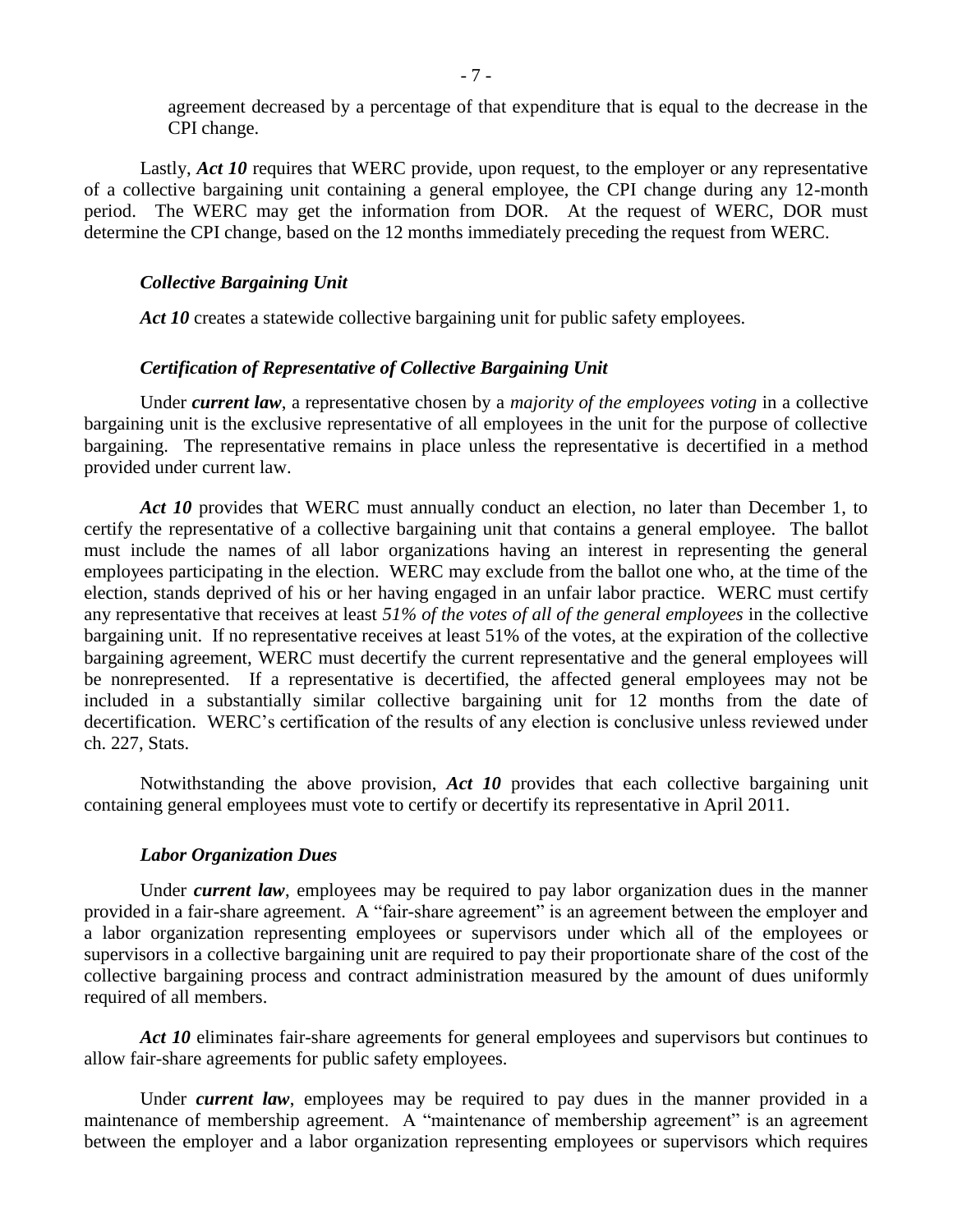that all of the employees or supervisors whose dues are being deducted from earnings at the time the agreement takes effect continue to have dues deducted for the duration of the agreement and that dues be deducted from the earnings of all employees or supervisors who are hired on or after the effective date of the agreement.

Act 10 eliminates maintenance of membership agreements for general employees and supervisors, but continues to allow maintenance of membership agreements for public safety employees.

In addition, *Act 10* provides that a general employee has the right to refrain from paying dues while remaining a member of a collective bargaining unit.

Under *current law*, it is an unfair labor practice for an employer to deduct dues from an employee's earnings, unless the employer has been presented with an individual order therefor, signed by the employee personally, and terminable by at least the end of any year of its life or earlier by the employee giving at least 30 but not more than 120 days' written notice of such termination to the employer and to the representative labor organization, except if there is a fair-share or maintenance of membership agreement in effect. *Act 10* limits this provision to public safety employees.

Further, *Act 10* prohibits an employer from deducting dues from the earnings of a general employee.

#### *Term of Collective Bargaining Agreement*

Under *current law*, collective bargaining agreements must coincide with the fiscal year or biennium.

Act 10 provides that no agreements covering a collective bargaining unit containing a general employee may be for a period that exceeds one year, and each agreement must coincide with the fiscal year. Agreements covering a collective bargaining unit containing a general employee may not be extended. *Act 10* retains current law for agreements covering public safety employees.

#### *Declaration of Policy*

Under *current law*, SELRA provides that the public policy of the state as to labor relations and collective bargaining in state employment includes: (1) recognition of the interests of the public, employee, and employer; (2) orderly and constructive employment relations for employees and the efficient administration of state government; (3) negotiations of terms and conditions of state employment that result from voluntary agreement between the state and its employees, who may organize and bargain collectively through representatives; and (4) encouragement of the practices and procedures of collective bargaining in state employment by establishing standards of fair conduct in state employment relations and by providing a convenient, expeditious, and impartial tribunal in which these interests may have their respective rights determined.

*Act 10* repeals this provision.

# *Termination of Collective Bargaining Agreements*

Act 10 provides that, upon termination of any collective bargaining agreement between the state and a labor organization, the Director of the Office of State Employment Relations (OSER) may continue to administer those provisions of the agreements that the Director determines necessary for the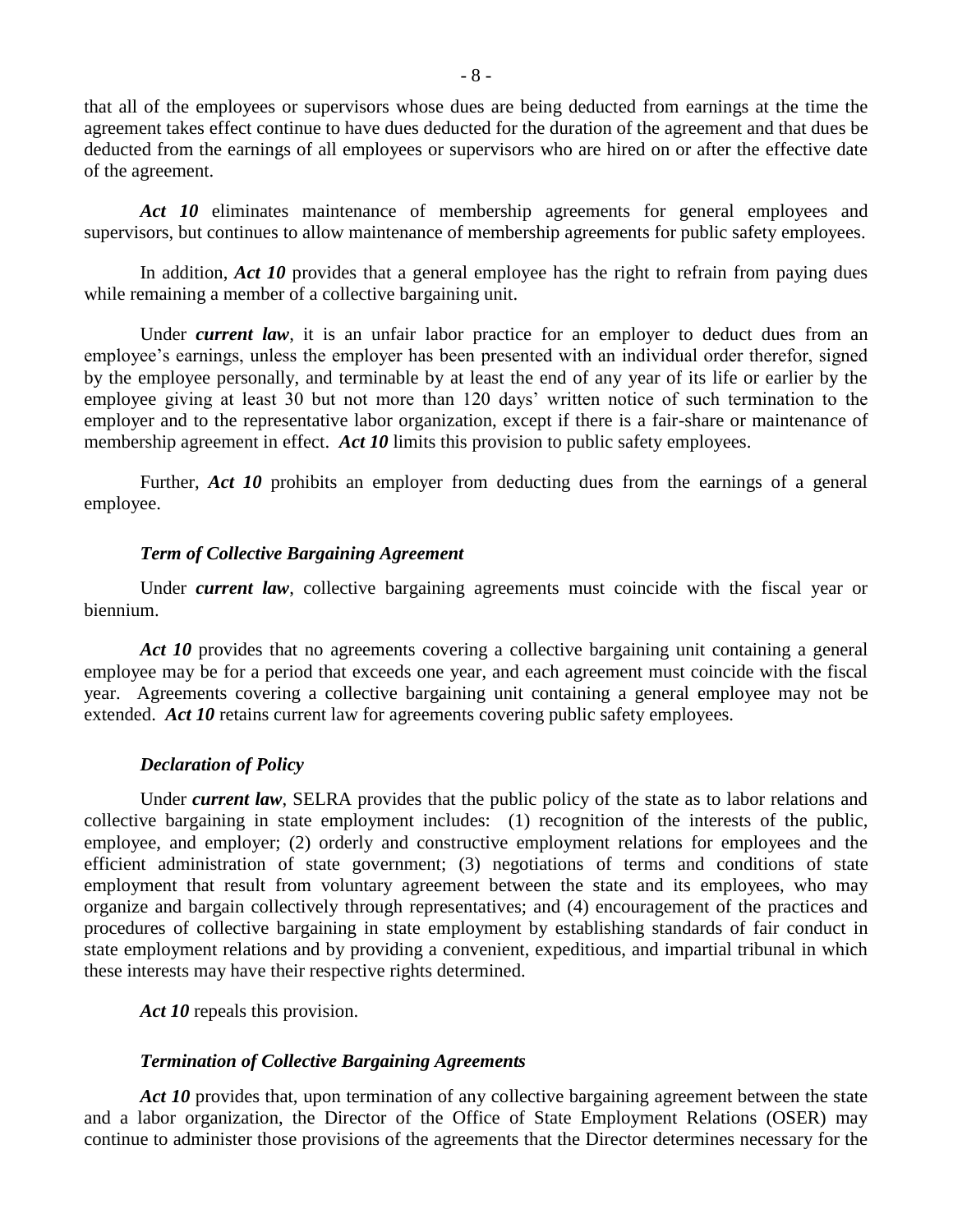orderly administration of the State Civil Service System until the compensation plan is established for the 2011-13 Fiscal Biennium.

#### *UW System Faculty and Academic Staff Labor Relations*

Under *current law*, UW System faculty and academic staff have the right to collectively bargain with the state.

*Act 10* eliminates collective bargaining for UW System faculty and academic staff.

# *UW Hospitals and Clinics Authority, Child Care Providers, Home Care Providers, and Local Cultural Arts Districts*

Under *current law*, certified or licensed child care providers who provide care and supervision for not more than eight children who are not related to the provider, employees of the UW Hospitals and Clinics Authority, and home care providers have the right to collectively bargain with their employers.

Act 10 eliminates collective bargaining for child care providers, employees of the UW Hospitals and Clinics Authority, and home care providers. Further, *Act 10* eliminates the Wisconsin Quality Home Care Authority and transfers its assets, liabilities, tangible personal property, and contracts to the Department of Health Services (DHS).

In addition, *current law* provides that employees of local cultural arts districts have the right to collectively bargain with local cultural arts districts under subch. I of ch. 111, Stats. *Act 10* transfers the collective bargaining rights of employees of local cultural arts districts to MERA, thus such an employee would be a general municipal employee for purposes of MERA.

#### *Initial Applicability*

The provisions of *Act 10* relating to collective bargaining first apply to employees who are covered by a collective bargaining agreement that contains provisions inconsistent with the Act's provisions on the day on which the agreement expires or is terminated, extended, modified, or renewed, whichever occurs first.

# *WERC*

Act 10 requires that the Department of Administration (DOA) evaluate the staffing requirements of WERC and submit the report of the evaluation to the Joint Committee on Finance.

# *LOCAL GOVERNMENT CIVIL SERVICE*

Act 10 requires that a local governmental unit (a political subdivision of this state, a special purpose district in this state, an agency or corporation of a political subdivision or special purpose district, or a combination or subunit of any of the foregoing) that does not have a civil service system on the effective date of this provision must establish a grievance system no later than the first day of the fourth month beginning after the effective date of this provision. To comply with this requirement, a local governmental unit may establish either a civil service system or a grievance procedure.

Further, *Act* 10 provides that any civil service system, and any grievance procedure, must contain at least the following provisions: (1) a grievance procedure that addresses employee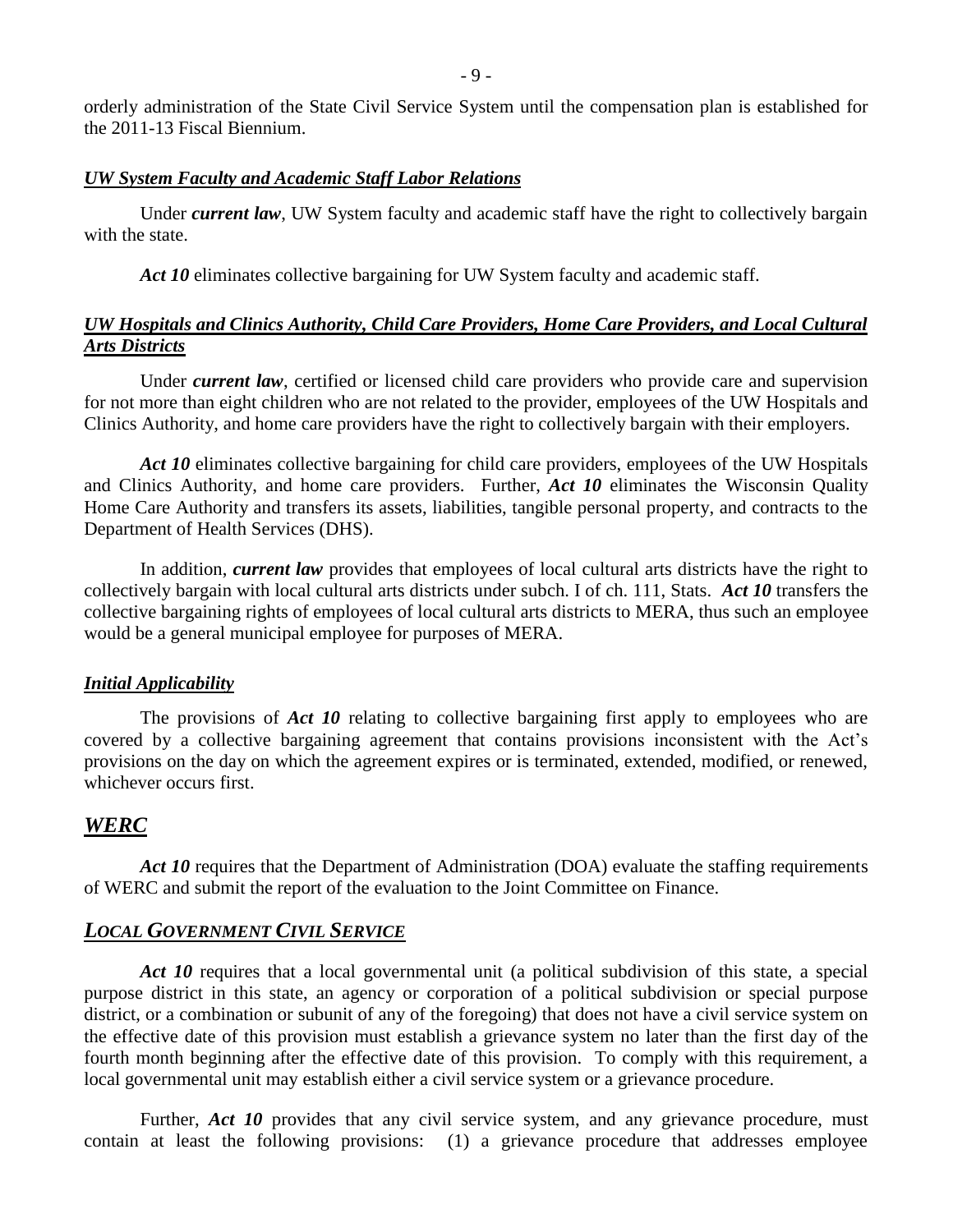terminations; (2) employee discipline; and (3) workplace safety. If a local governmental unit creates a grievance procedure, the procedure must contain at least the following elements: (1) a written document specifying the process that a grievant and an employer must follow; (2) a hearing before an impartial hearing officer; and (3) an appeal process in which the highest level of appeal is the governing body of the local governmental unit.

Act 10 provides that if an employee of a local governmental unit is covered by a civil service system on the effective date of this provision, and if that system contains the provisions described above, the provisions that apply to the employee under his or her civil service system continue to apply to that employee.

The above provisions first apply on the first day of the fourth month beginning after the Act's effective date.

# *PUBLIC SECTOR RETIREMENT SYSTEMS*

# *Modifications to the Employee and Employer Retirement Contributions to the WRS*

Under current law, the Employee Trust Funds (ETF) Board, in consultation with actuaries, annually determines the total actuarial contribution required to fund the WRS. This total contribution is the sum of three components: the employee rate; the employer rate; and the benefit adjustment contribution (BAC). Employer contributions to the WRS vary depending upon the type of position held by the employee. Employee contributions are currently required as follows:

- 1. For general employees, 5 % of earnings;
- 2. For elected officials and executive employees, 5.5% of earnings;
- 3. For protective occupations covered by Social Security, 6% of earnings; and
- 4. For protective occupations not covered by Social Security, 8% of earnings.

Employer contributions (currently 5.1%) are generally paid by the employer, except that any contribution increase after 1989 is required to be distributed between the employer and the employee, with one-half of the increase paid by the employer and the other half of the increase added to the BAC portion of the total contribution. The BAC was created to fund WRS retirement improvements established under 1983 Wisconsin Act 141. The employee is responsible for paying BAC contributions unless the employer agrees to cover the cost (generally through collective bargaining). Currently, state employers are responsible for 1.3% of the BAC and general employees, .2%. A BAC is not necessary for the protective or elected official and executive categories.

While current law requires an employer to pay the full employer contribution, it also provides that an employer may pay all or part of the employee required contributions. This is generally derived through bargaining or the compensation plan. At this time, most state employers have agreed to pay the employee contribution (up to 5%) and 1.3% of the BAC for general employees. Protective occupations pay the portion of the employee contribution that exceeds 5%.

Act 10 eliminates the BAC as a separate contribution, instead incorporating the BAC costs into the total actuarially defined contribution. *Act 10* requires that the contribution rate for general employees and elected officials and executive employees must equal one-half of all actuarially required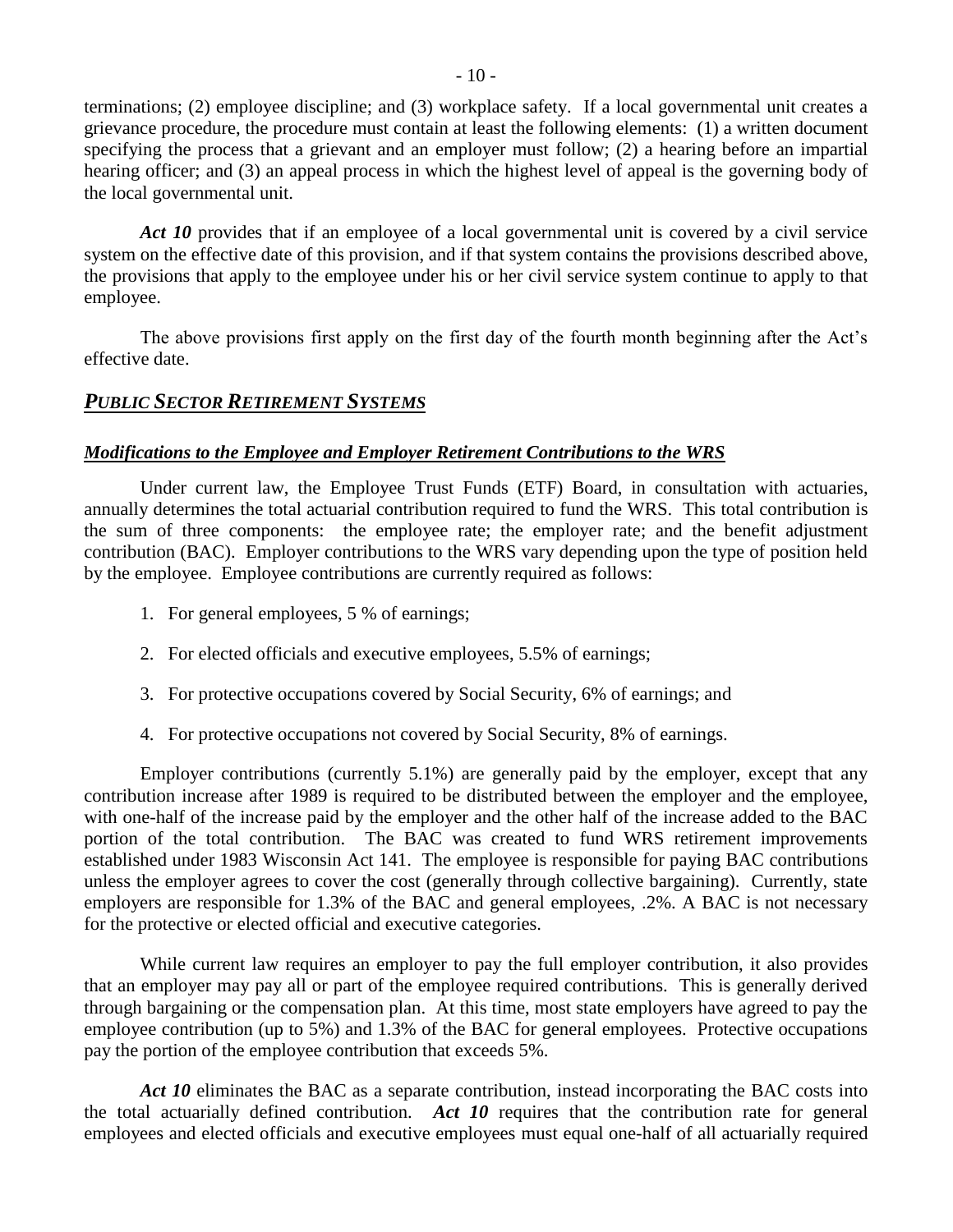contributions, as approved by the ETF Board. Protective occupation employees are required to pay a contribution that is equal to the percentage of earnings paid by the general employees.

Act 10 prohibits an employer from paying, on behalf of any employee, any of the employee's share of the actuarially required contributions under the WRS or any of the employee contribution under an employee retirement system of a  $1<sup>st</sup>$  class city or of a county having a population of 500,000 or more (Milwaukee County and City Employees Retirement Systems), except as otherwise provided in a collective bargaining agreement. *Act 10* also prohibits any local governmental unit from establishing a defined benefit pension plan for its employees unless the plan requires the employees to pay half of all actuarially required contributions for funding plan benefits. It also prohibits the local governmental unit from paying, on behalf of an employee, any of the employee's share of the actuarially required contributions.

These provisions take effect on the first pay period following March 13, 2011, for nonrepresented employees, elected officials, and judges and justices, and on the expiration, termination, extension, modification, or renewal of the collective bargaining agreement, whichever occurs first, for represented employees.

# *Reduction in the Retirement Formula Multiplier for Elected Officials and Executive Employee Participants*

Under current law, when a WRS participant becomes eligible to receive a retirement annuity, assuming the participant is not planning to receive a money purchase annuity, the amount of the annuity is determined by multiplying the participant's final average earnings by the participant's years of creditable service by a percentage multiplier. The multiplier is currently 1.6% for general employees, 2% for elected officials and executive employees, 2% for protective occupation participants covered by Social Security, and 2.5% for protective occupation participants not covered by Social Security.

Act 10 decreases the multiplier for elected officials and executive employees from 2% to 1.6%, the equivalent of the current general employee formula.

This provision takes effect, for elected officials, on the first day of the term of office beginning after the effective date of the Act; and for judges and justices, on the day on which the next judge or justice assumes office following the effective date of the Act.

# *PUBLIC SECTOR GROUP INSURANCE*

#### *Health Insurance Premiums for State Employees*

Under *current law*, the employer generally must pay not less than 80% of the average premium cost of plans offered in the tier with the lowest employee premium cost, except as provided in a collective bargaining agreement, unless a different amount is recommended by the OSER Director and approved by the Joint Committee on Employment Relations (JCOER).

Act 10 requires that the employer generally pay an amount not more than 88% of the average premium cost of plans offered in the tier with the lowest employee premium cost, except as otherwise provided in a collective bargaining agreement. The OSER Director must annually establish the amount that the employer is required to pay.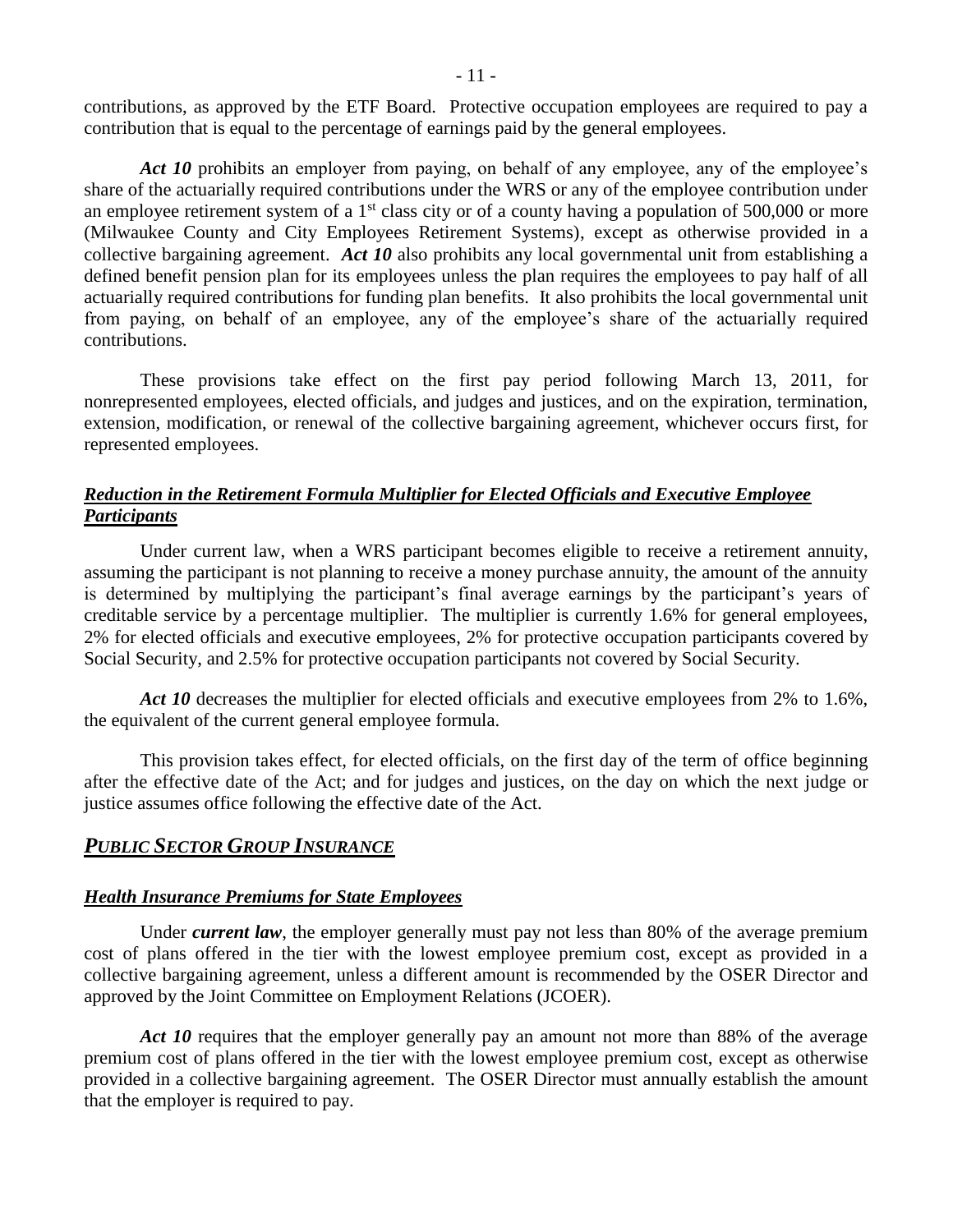However, *Act 10* specifies health insurance premium amounts to be paid by state employees in 2011. Beginning with health insurance premiums paid in April 2011, and ending with coverage for December 2011, most state employees must pay \$84 a month for individual coverage and \$208 a month for family coverage under any plan offered in the tier with the lowest employee premium cost; \$122 a month for individual coverage and \$307 a month for family coverage under any plan offered in the tier with the next lowest employee premium cost; and \$226 a month for individual coverage and \$567 a month for family coverage under any plan offered in the tier with the highest employee premium cost. However, any person employed as a teaching assistant or graduate assistant and other employees-intraining as designated by the UW Board of Regents, who are employed on at least a one-third full-time basis, must pay 50% of the amount described above. Further, insured part-time employees who are appointed to work less than 1,566 hours per year and craft employees must pay the same amounts that they are required to pay on the day before Act 10's effective date.

#### *Health Insurance Premiums for Municipal Employees*

*Current law* provides that any employer, other than the state, may offer to all of its employees a health care coverage plan through a program offered by the Group Insurance Board.

*Act 10* provides that, beginning on January 1, 2012, except as otherwise provided in a collective bargaining agreement, an employer may not offer a health care coverage plan to its employees under this provision if the employer pays more than 88% of the average premium cost of plans offered in any tier with the lowest employee premium cost.

#### *Health Care Coverage Plans for 2012-13*

Act 10 requires that the Group Insurance Board design health care coverage plans for the 2012 calendar year that, after adjusting for any inflationary increase in health benefit costs, reduces the average premium cost of plans offered in the tier with the lowest employee premium cost by at least 5% from the cost of such plans offered during the 2011 calendar year. The Group Insurance Board must include copayments in the plans for the 2012 calendar year and may require health risk assessments for state employees and participation in wellness or disease management programs.

*Current law* provides that the Group Insurance Board may not enter into any agreements to modify or expand group insurance coverage in a manner that conflicts with ch. 40, Stats., or DETF rules or materially affects the level of premiums required to be paid by the state or its employees, or the level of benefits to be provided, under any group insurance coverage. *Act 10* provides that this provision does not apply to any agreements entered into by the Group Insurance Board to modify group insurance coverage for the 2012 and 2013 calendar years.

#### *Eligible Employees*

Under *current law*, any person employed as a graduate assistant and other employees-in-training as designated by the UW Board of Regents, who are employed on at least a one-third full-time basis, are eligible for group health insurance coverage. *Act 10* adds teaching assistants to this provision.

#### *Initial Applicability*

The provisions of *Act 10* relating to health care coverage premiums first apply to employees who are covered by a collective bargaining agreement that contains provisions inconsistent with the Act's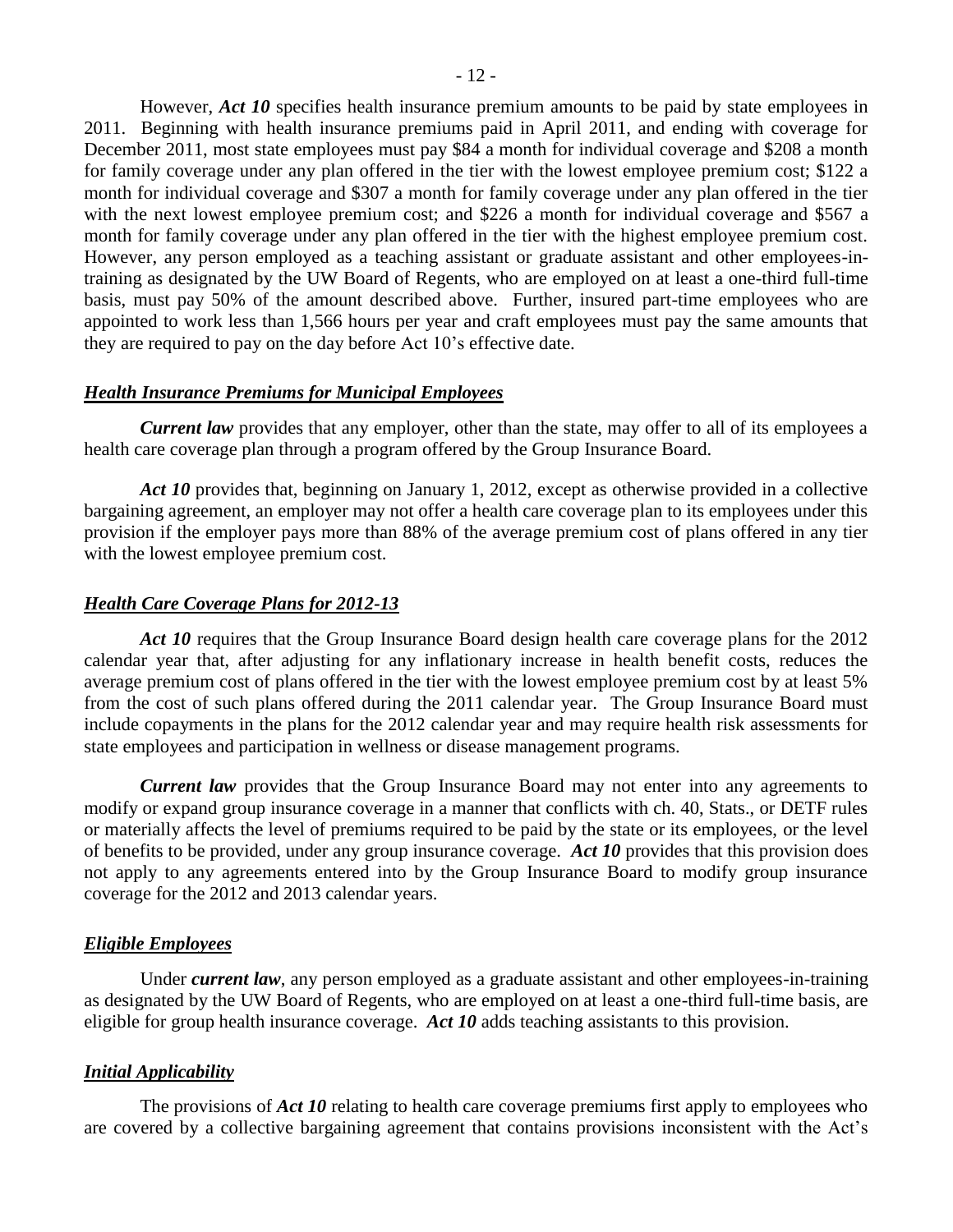provisions on the day on which the agreement expires or is terminated, extended, modified, or renewed, whichever occurs first.

# *STATE CIVIL SERVICE*

# *Compensation Plan*

Act 10 provides that if an employee is covered under a collective bargaining agreement under SELRA, the compensation plan applies to that employee, except for those provisions relating to matters that are subject to bargaining.

#### *Unexcused Absences*

Act 10 provides that during a state of emergency declared by the Governor under s. 323.10, Stats., an appointing authority may discharge an employee who does any of the following:

- Fails to report to work as scheduled for any three working days during the state of emergency and the employee's absences from work are not approved leaves of absence.
- Participates in a strike, work stoppage, sit-down, stay-in, slowdown, or other concerted activities to interrupt the operations or services of state government, including specifically participation in purported mass resignations or sick calls.

Further, *Act 10* provides that engaging in the above activity constitutes just cause for discharge. Before discharging an employee, the appointing authority must provide the employee notice of the action and furnish to the employee, in writing, the reasons for the action. The appointing authority must provide the employee an opportunity to respond to the reasons for the discharge.

#### *Career Executive Program*

Act 10 provides that an appointing authority may reassign an employee in a career executive position to a career executive position in any agency if the appointing authority in the agency to which the employee is to be reassigned approves of the reassignment.

#### *Unclassified Division Administrators*

Act 10 increases the number of unclassified division administrator positions that are authorized in the statutes by 37 positions. *Act 10* also creates 39 unclassified division administrator positions and decreases the number of positions in executive branch agencies by 38 positions, which are to be identified by the DOA Secretary.

*Current law* provides that division administrators include all administrator positions specifically authorized by law to be employed outside the classified service in each department, board, or commission and the historical society. *Act 10* provides that division administrators also include any other managerial position determined by an appointing authority.

Act 10 allows the OSER Director to appoint a deputy director outside the classified service.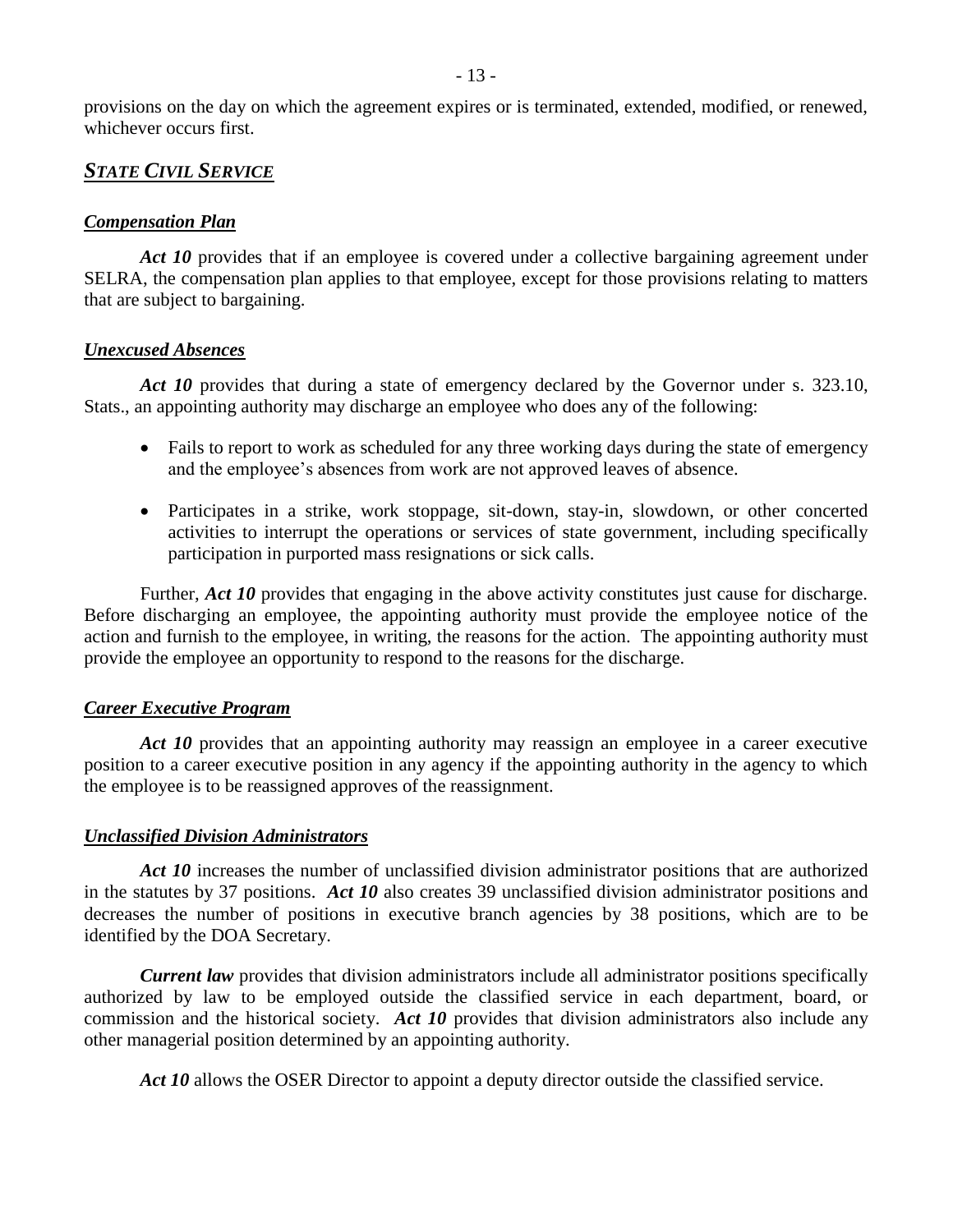- 14 -

# *Contracts for Contractual Services*

Under *current law*, the OSER Director, prior to award, under conditions established by DOA rule, must review contracts for contractual services in order to ensure that agencies properly utilize the services of state employees; evaluate the feasibility of using limited-term appointments prior to entering into a contract; and do not enter into any contract in conflict with any collective bargaining agreement. Act 10 repeals this provision.

# *HEALTH AND HUMAN SERVICES*

# *MA and Public Assistance*

# *The MA Program*

Act 10 requires DHS to study potential changes to the MA state plan and to waivers of federal law relating to MA obtained from the federal Department of Health and Human Services (DHHS) for all of the following purposes:

- Increasing the cost effectiveness and efficiency of care and the care delivery system for MA programs.
- Limiting switching from private health insurance to MA programs.
- Ensuring the long-term viability and sustainability of MA programs.
- Advancing the accuracy and reliability of eligibility for MA programs and claims determinations and payments.
- Improving the health status of individuals who receive benefits under a MA program.
- Aligning MA program benefit recipient and service provider incentives with health care outcomes.
- Supporting responsibility and choice of MA recipients.

If DHS determines, as a result of the study that revision of existing statutes or rules would be necessary to advance a purpose described above, DHS may promulgate rules that do any of the following related to MA programs:

- Require cost sharing from program benefit recipients up to the maximum allowed by federal law or a waiver of federal law.
- Authorize providers to deny care or services if a program benefit recipient is unable to share costs, to the extent allowed by federal law or waiver.
- Modify existing benefits or establish various benefit packages and offer different packages to different groups of recipients.
- Revise provider reimbursement models for particular services.
- Mandate that program benefit recipients enroll in managed care.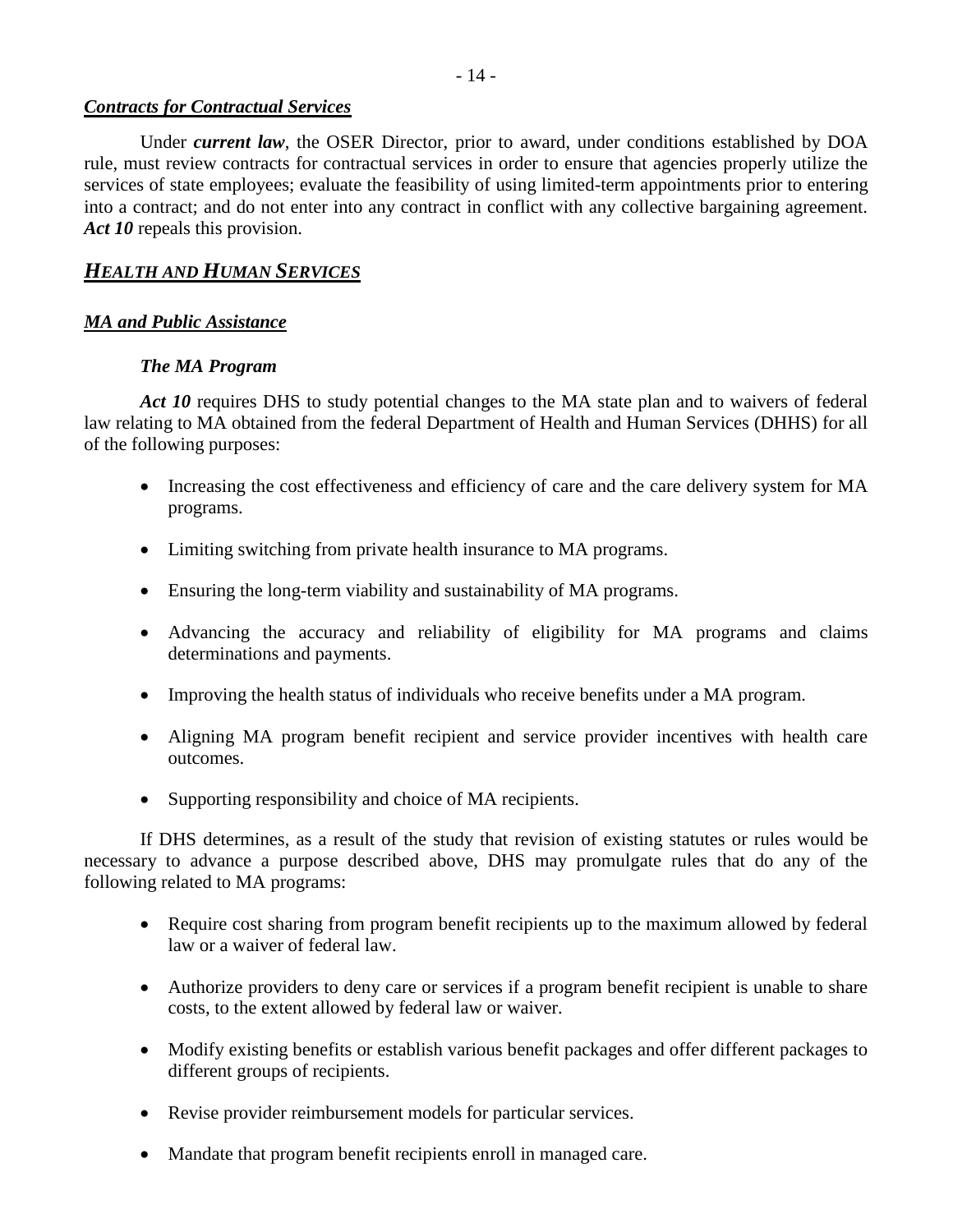- Restrict or eliminate presumptive eligibility.
- To the extent permitted by federal law, impose restrictions on providing benefits to individuals who are not citizens of the United States.
- Set standards for establishing and verifying eligibility requirements.
- Develop standards and methodologies to assure accurate eligibility determinations and redetermine continuing eligibility.
- Reduce income levels for purposes of determining eligibility to the extent allowed by federal law or waiver and subject to the ability of the state DHS to obtain a waiver from provisions of the federal health care reform law.

DHS must submit an amendment to the state MA plan or request a waiver of federal laws related to MA, if necessary, to the extent necessary to implement any rule promulgated above. If the federal DHHS does not allow the amendment or does not grant the waiver, the DHS may not put the rule into effect or implement the action described in the rule.

DHS must request a waiver from the Secretary of the federal DHHS to permit the department to have in effect eligibility standards, methodologies, and procedures under the state MA plan or waivers of federal laws related to MA that are more restrictive than those in place under the federal Patient Protection and Affordable Care Act (PPACA). If the waiver request does not receive federal approval before December 31, 2011, the department shall reduce income levels on July 1, 2012, for the purposes of determining eligibility to 133% of the federal poverty line for adults who are not pregnant and not disabled, to the extent permitted under federal law.

Act 10 provides that the provisions in the Act relating to the study of potential changes to the MA state plan, waivers of federal MA law obtained from the federal DHHS, and ability to promulgate rules to implement the MA program changes will sunset on January 1, 2015. To the extent that MA rules, waivers to federal law, and state plan changes put into effect during this time period conflict with state law, those rules and plans would terminate as of January 1, 2015.

# *Memorandum of Understanding With Milwaukee County Employees*

*Current law* provides that DHS may enter into a memorandum of understanding with the certified representative of Milwaukee County employees performing services for the administration of enrollment services for various public assistance programs. If there is a dispute as to hours or conditions of employment that remains between DHS and the certified representative after a good faith effort to resolve it, DHS may unilaterally resolve the dispute.

*Current law* also provides DHS may enter into a memorandum of understanding with the certified representative of Milwaukee County employees performing child care services in the county. If there is a dispute as to hours or conditions of employment that remains between DHS and the certified representative after a good faith effort to resolve it, DHS may unilaterally resolve the dispute.

Act 10 repeals these provisions.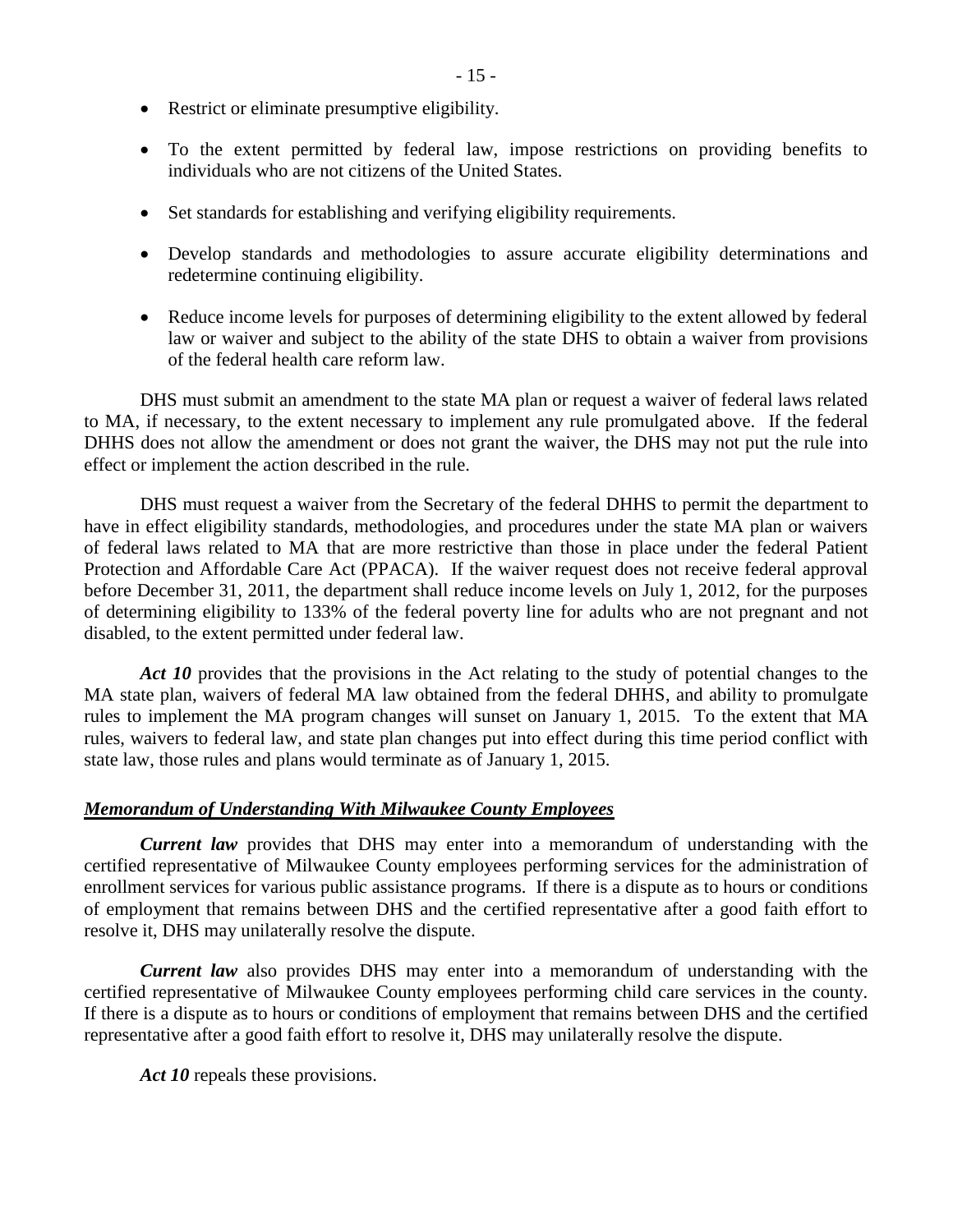# *FISCAL CHANGES*

#### *Health Services*

*Act 10* reduces funding for Family Care aging and disability resource centers (ADRCs) by \$3,100,000 GPR in fiscal year 2010-2011 to reflect estimates of cost savings that DHS will realize because some ADRCs began operating later in the 2009-2011 biennium than anticipated.

In addition, \$4,500,000 is lapsed to the general fund from the appropriation account to the Department of Health Services in the second fiscal year of the fiscal biennium.

#### *Children and Families*

\$2,011,200 is lapsed to the general fund from the appropriation account to the Department of Children and Families in the second fiscal year of the fiscal biennium.

#### *Joint Committee on Finance*

The appropriation to the Joint Committee of Finance to supplement general fund appropriations due to emergencies is decreased by \$4,590,400 for fiscal year 2011-12.

#### *Lapses*

Act 10 requires lapses from the executive, judicial, and legislative branches of government to capture employers' savings that are expected to result from an increase in employee health insurance premium and retirement contributions.

# *EARNED INCOME TAX CREDIT*

Act 10 increases the statutory Temporary Assistance for Needy Families allocation for the earned income tax credit by \$37,000,000 for fiscal year 2011-2012, and decreases the Joint Committee on Finance's general program supplement appropriation by \$37,000,000.

## *UW HOSPITALS AND CLINICS BOARD AND UW HOSPITALS AND CLINICS AUTHORITY*

Act 10 eliminates the UW Hospitals and Clinics Board. Any contractual services agreement between the Board and the UW Hospitals and Clinics Authority is terminated on the effective date of the Act. Also on that date, all employees of the Board are transferred to the Authority, which must adhere to the terms of any collective bargaining agreement covering the employees that is in force at that time. Upon termination of the collective bargaining agreement, the Authority must establish the compensation and benefits of the employees.

*Current law* requires that the board of directors for the UW Hospitals and Clinics Authority include two nonvoting members appointed by the Governor, one of whom must be an employee or a representative of a labor organization recognized or certified to represent employees of the Authority and one of whom must be an employee or a representative of a labor organization recognized or certified to represent employees of the UW Hospitals and Clinics Board. *Act 10* repeals this provision.